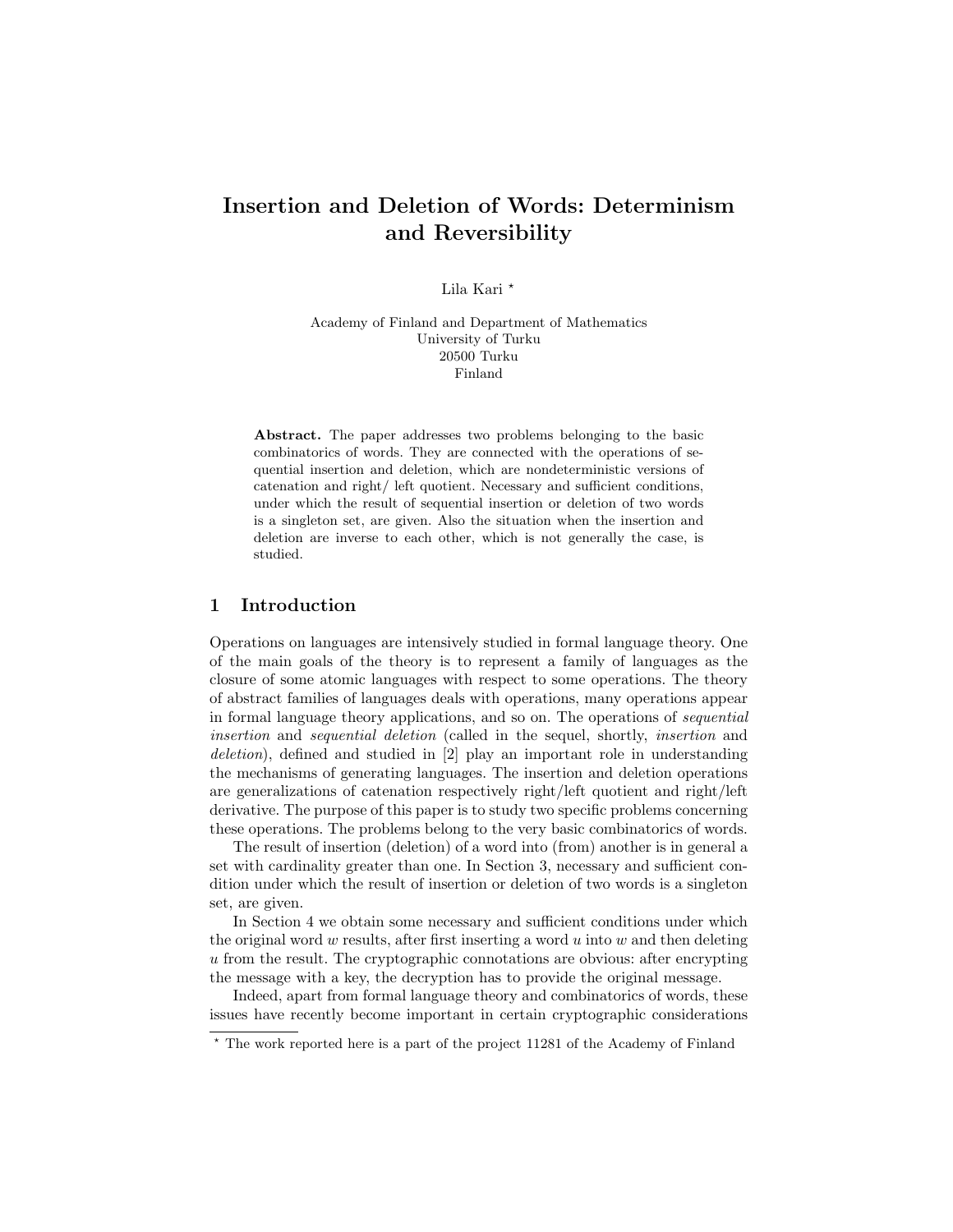(see  $[1], [4]$ ). We will not enter a discussion on the connections with cryptography in this paper. For a detailed presentation of applications of formal languages in cryptography, see [5].

#### 2 Basic Definitions and Notions

An alphabet is a finite nonempty set; its elements are called *letters* or *symbols*. If  $\Sigma = \{a_1, \ldots, a_n\}$  is an alphabet then any sequence  $w = a_{i_1} \ldots a_{i_k}, k \geq 0$ ,  $a_{i_j} \in \Sigma$ ,  $1 \leq j \leq k$ , is called a *string (word)* over  $\Sigma$ . The length of the word w is denoted with  $lg(w)$  and, by definition, equals k. The word "consisting" of zero letters is denoted by  $\lambda$  and is called the *empty word*. Obviously,  $\lg(\lambda) = 0$ . The word consisting of repeating the word  $w j$  times is abbreviated  $w^j$ , with the convention  $w^0 = \lambda$ . The set of all words over  $\Sigma$  is denoted  $\Sigma^*$  and the set of all nonempty words,  $\Sigma^* - {\lambda}$ , is denoted  $\Sigma^+$ .

The set  $\Sigma^*$  is a monoid under the operation of catenation defined by:

$$
uv = a_{i_1} \dots a_{i_r} a_{j_1} \dots a_{j_s} ,
$$

where  $u = a_{i_1} \ldots a_{i_r}, v = a_{j_1} \ldots a_{j_s}, r, s \ge 0, a_{i_q}, a_{j_p} \in \Sigma$  for  $1 \le q \le r$ ,  $1 \leq p \leq s$ . The fact that r, s can be also zero means that the words u and v can be empty. The catenation operation is associative and  $\lambda$  is the neutral element of the monoid.

The *left quotient* of a word  $u$  by a word  $v$  is defined by:

$$
v\backslash u=w \text{ iff } u=vw .
$$

The *right quotient* of a word  $u$  by a word  $v$  is defined by:

$$
u/v = w' \text{ iff } u = w'v \enspace .
$$

**Definition 1.** Let u, v be words over an alphabet  $\Sigma$ . The insertion of v into u is defined as:

$$
u \leftarrow v = \{u_1vu_2 | u = u_1u_2\} .
$$

Example 1. Let  $u = cd, v = a$ . The insertion of v into  $u$  is  $u \leftarrow v = \{acd, cad, cda\}.$ Notice that  $uv = cda$  is an element of the set  $u \leftarrow v$ .  $\Box$ 

The insertion is neither an associative nor a commutative operation.

**Definition 2.** Let u, v be words over an alphabet  $\Sigma$ . The deletion of v from u is defined as:

$$
u \to v = \{ w \in \Sigma^* | u = w_1 v w_2, w = w_1 w_2, w_1, w_2 \in \Sigma^* \} .
$$

Example 2. Let  $u = abababa$  and  $v = aba$ , The result of the deletion of v from u is  $u \rightarrow v = \{baba, abab, abba\}.$  $\Box$ 

The deletion operation is neither associative nor commutative.

Note. The definitions of insertion and deletion can be extended to languages in the natural fashion. Indeed, for languages  $L_1, L_2$  over  $\Sigma$ ,

$$
L_1 \leftarrow L_2 = \bigcup_{u \in L_1, v \in L_2} (u \leftarrow v)
$$
 and  $L_1 \rightarrow L_2 = \bigcup_{u \in L_1, v \in L_2} (u \rightarrow v)$ .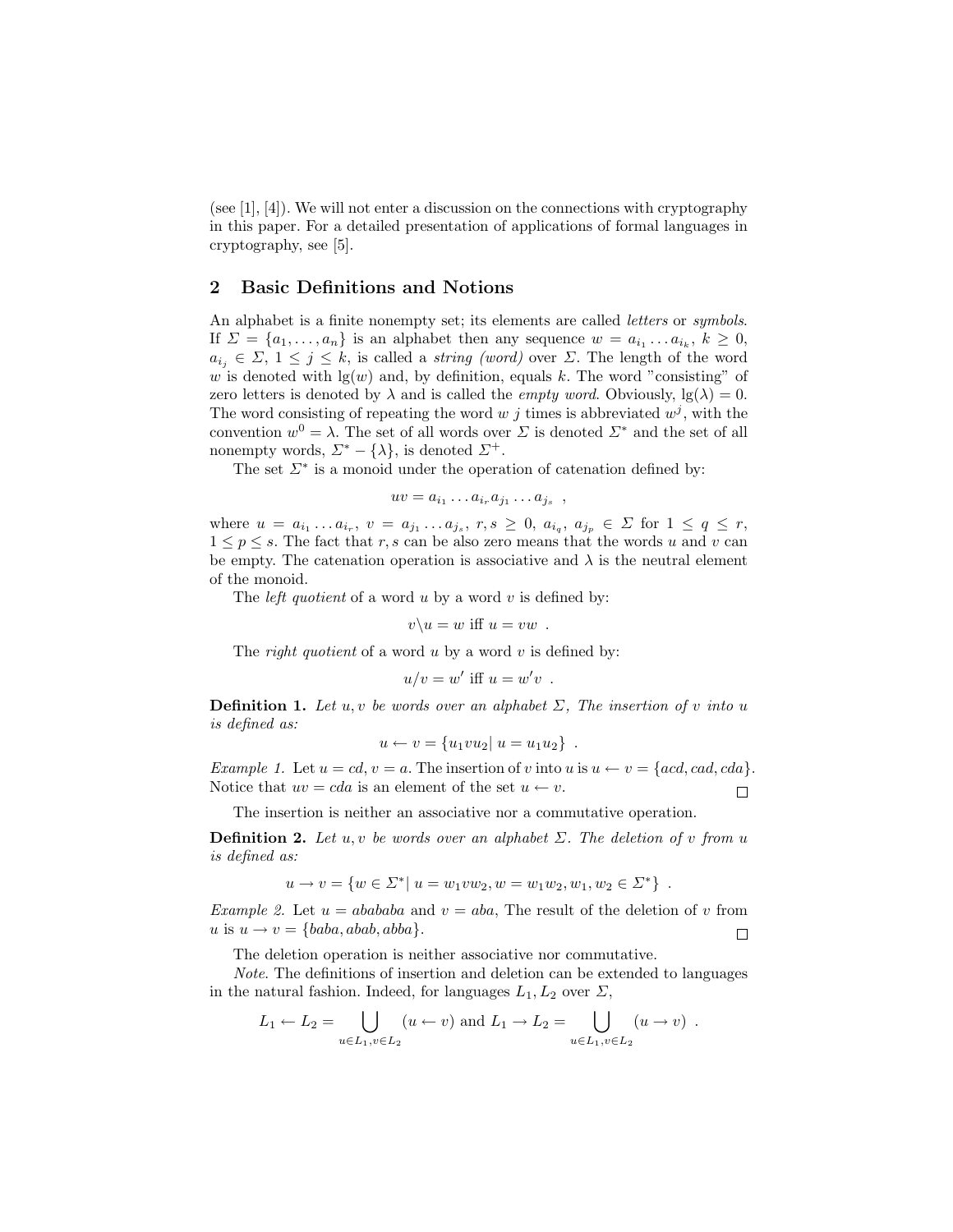#### 3 Determinism: When Is the Result a Singleton

The catenation and the right and left quotient of words are deterministic operations in the sense that the result of the operation is, in all three cases, a single word. The insertion and deletion are nondeterministic versions of catenation respectively right and left quotient. The result of the insertion (deletion) of one word into (from) another is in general a set whose cardinality is greater than one. A natural problem that arises is under what circumstances the insertion or the deletion of two words is deterministic, that is, produces as result a singleton set.

The structural property of words which influences the answer to this problem is whether or not they are *bordered* (the terminology is due to  $[7]$ ). Before this, the notion of a primitive word is introduced.

**Definition 3.** A word  $u \in \Sigma^+$  is called a primitive word if  $u = g^i$ ,  $g \in \Sigma^+$ ,  $i \geq 1$ , implies that  $i = 1$ .

Every word in  $\Sigma^+$  can be expressed uniquely as a power of a primitive word (see  $[3], [7], p.7$ .

**Definition 4.** A word  $u \in \Sigma^+$  is called bordered if  $u = xy = yx'$  for some  $x, y, x' \in \Sigma^+$ .

A word which is not bordered will be called unbordered. Clearly, an unbordered word is primitive. Thus the set of unbordered words is a proper subfamily of the set of primitive words.

*Example 3.* The following words over  $\Sigma = \{a, b\}$  are bordered: aba, ababab, ababa. The words aab, abb,  $a^2b^2$  are unbordered.  $\Box$ 

The following lemmas (see [7], pp.6-11) will be needed in the sequel:

**Lemma 1.** Let x, y be words in  $\Sigma^*$  such that  $xy \neq \lambda$ . If  $xy = yx$  then there uniquely exist a primitive word  $g \in \Sigma^+$  and naturals,  $i, j \geq 0$ ,  $i + j > 0$ , with the property  $x = g^i$ ,  $y = g^j$ .

**Lemma 2.** If  $g \in \Sigma^+$  is a primitive word such that  $g = xy = yx$  for some  $x, y \in \Sigma^*$ , then  $x = \lambda$  or  $y = \lambda$ .

For a bordered primitive word we have the following property (see [8]):

**Lemma 3.** Let u be a bordered primitive word in  $\Sigma^+$ . Then u can be expressed as  $u = xyz$  for some  $x, y \in \Sigma^{+}$ .

The following two theorems give necessary and sufficient conditions under which the result of the deletion of a word from another is a singleton.

*Note.* Let  $u, w$  be words in  $\Sigma^*$ . If  $u = \lambda$  then  $w \to u$  is a singleton, namely  $\{w\}$ . If  $w = \lambda$  then  $w \to u$  is a singleton iff  $u = \lambda$ . Therefore we will deal in the following only with the case where  $u$  and  $w$  are nonempty words.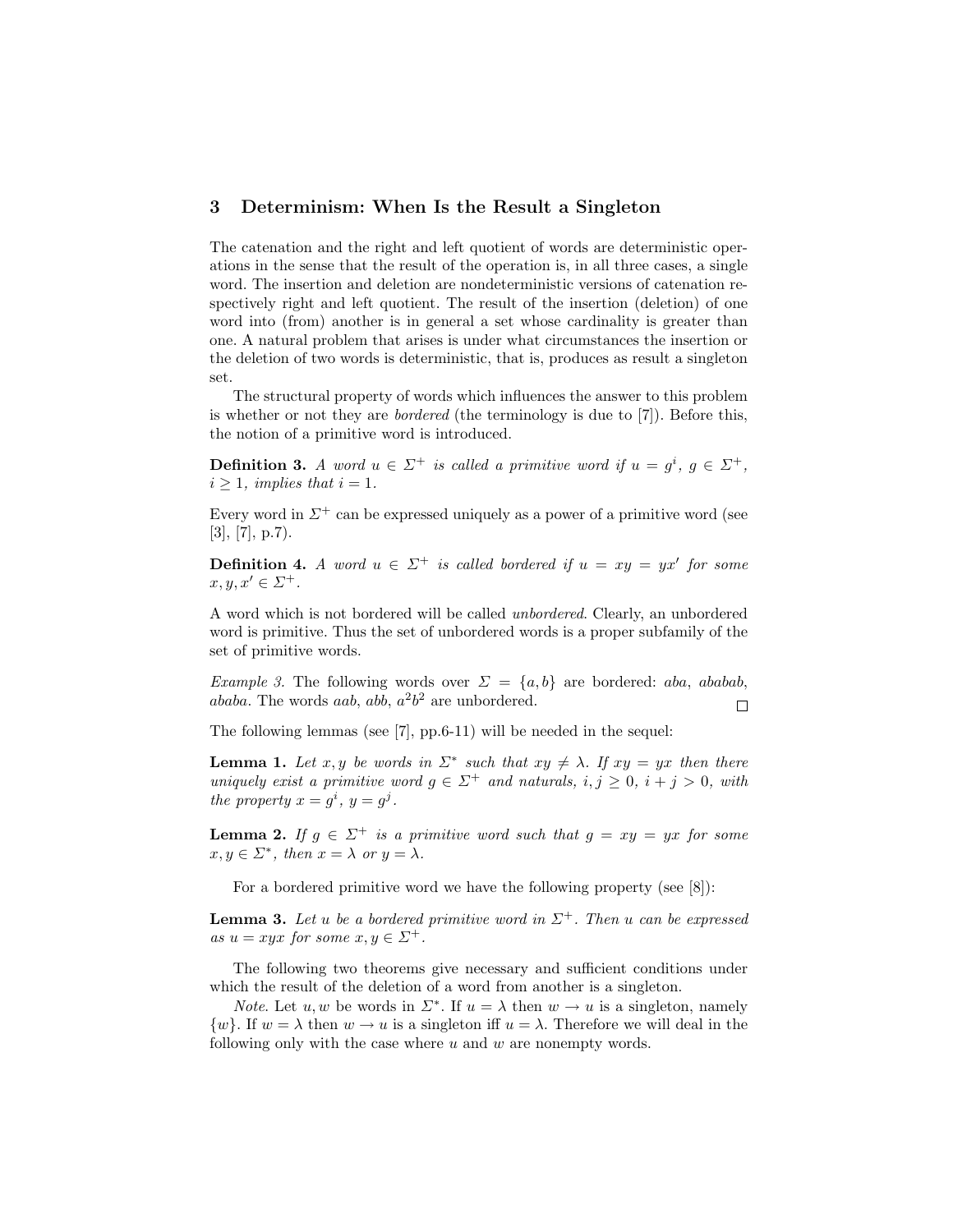**Theorem 1.** If w, u are words in  $\Sigma^+$  and u is a power of an unbordered word  $g \in \Sigma^{+}$ ,  $u = g^{i}$ ,  $i \geq 1$ , then the statements (a) and (b) are equivalent:

- (a) The set  $w \rightarrow u$  is a singleton;
- (b) (1) The word w is of the form  $w = \alpha g^{j} \beta$ ,  $j \geq i$ ,  $\alpha, \beta \in \Sigma^*$ ,
	- (2) The number j is maximal with this property, i.e.,  $\alpha$  does not contain q as a suffix and  $\beta$  does not contain q as a prefix,
	- (3) Neither  $\alpha$  nor  $\beta$  contains u as a subword.

*Proof.* (a)  $\Longrightarrow$  (b) Let us assume that  $w, u \in \Sigma^+$  as in the theorem. If  $w \to u$ is a singleton, for any two decompositions of w as  $w = xuy = eu f$  with  $x, y, e, f \in \Sigma^*$ , we have  $xy = ef$ . Let us choose  $x, y, e, f$  in such a way that the two occurrences of  $u$  are the rightmost and the leftmost one. Consider now all the possible relative positions of  $x, y$  and  $e, f$ .

• If  $\lg(eu) < \lg(x)$  then:

$$
w = eu\underbrace{xy}{f} = \underbrace{eux_2}_{x}uy, x_2 \in \Sigma^*
$$

.

The equality  $xy = ef$  implies in this case that  $eux_2y = ex_2uy$  that is,  $ux_2 = x_2u$ . According to Lemma 1,  $x_2$  and  $u$  are powers of the same primitive word. As  $u = g^i$ , g primitive, we deduce that  $x_2 = g^k$ ,  $k \geq 0$ . The word w can be then written as

$$
w = eg^i g^k g^i y = eg^{k+2i} y .
$$

Taking now  $\alpha = e$  and  $\beta = y$ , (b)(1) holds. Our choice of x, y, e, f guarantees that also  $(b)(2)$  and  $(b)(3)$  hold.

• If  $\lg(e)$   $\lt$   $\lg(x)$   $\lt$   $\lg(eu)$  then:

$$
w = e \underbrace{u_1 u_2}_{u} \underbrace{u_3 y}_{f} = \underbrace{e u_1}_{x} \underbrace{u_2 u_3}_{u} y, \ u_1, u_2, u_3, \in \Sigma^+ .
$$

The equality  $xy = ef$  implies  $eu_1y = eu_3y$ , that is,  $u_1 = u_3$ . As  $u = u_1u_2 = u_2u_1$ , according to Lemma 1 we obtain that  $u_1$  and  $u_2$  are powers of the same primitive word, which is g. Therefore  $u_1 = g^k$ ,  $u_2 = g^{i-k}$ ,  $k > 0$ , which implies:

$$
w = e u_1 u_2 u_1 y = e g^{i+k} y, k > 0.
$$

Taking now  $\alpha = e$  and  $\beta = y$ , (b)(1) holds. Our choice of x, y, e, f implies also  $(b)(2)$  and  $(b)(3)$ .

• If  $\lg(e) = \lg(x)$  then there is only one occurrence of the word u in w and (b) obviously holds.

For  $(b) \Longrightarrow (a)$  assume that  $w, u \in \Sigma^+$  are as in the theorem and that  $(b)$ holds. As  $j \geq i$  there exists a  $k \geq 0$  such that  $j = i + k$ . Argue indirectly and assume that  $w \to u$  is not a singleton, that is, there exists a word in  $w \to u$ which is differs from  $\alpha g^k \beta$ .

**Remark.** Because  $u$  is a power of the unbordered word  $g$ , two occurrences of  $u$ can overlap only on powers of g.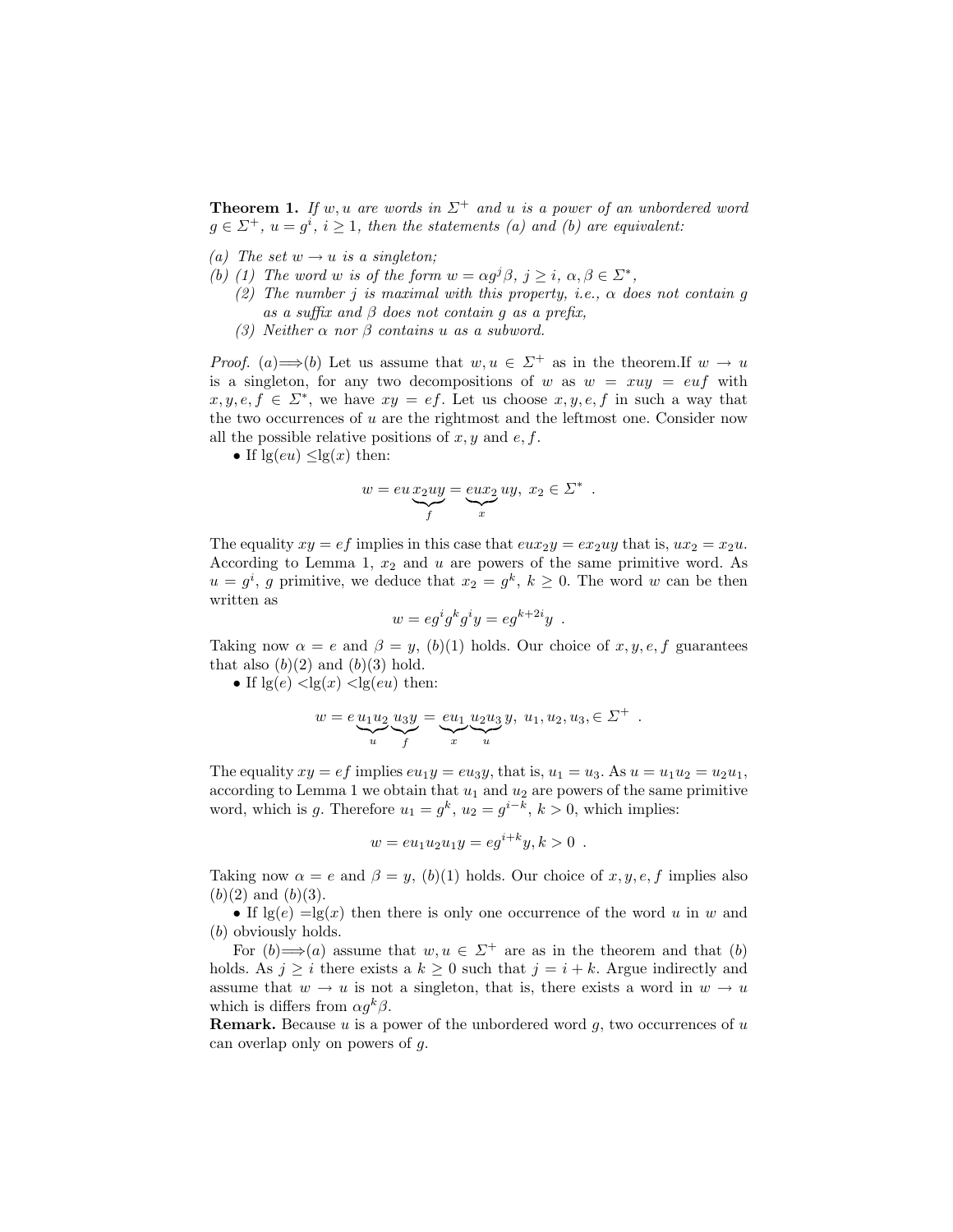We shall consider in the following all the possible cases  $w = \alpha u q^k \beta = xuu$ ,  $x, y \in \Sigma^*$ , which can lead to the situation that  $xy \neq \alpha g^k \beta$ .

• If  $\lg(\alpha u) \leq \lg(x)$  then

$$
w = \underbrace{\alpha ux_1}_{x} u \underbrace{y_1 \beta}_{y} = \alpha u \underbrace{x_1 uy_1}_{g^k} \beta, x_1, y_1 \in \Sigma^*.
$$

Note that u cannot overlap with  $\alpha$  or  $\beta$  because g is unbordered and  $(b)(2)$ ,  $(b)(3)$  hold.

As we have assumed that  $xy \neq \alpha g^k \beta$  we have that  $\alpha u x_1 y_1 \beta \neq \alpha g^k \beta$  which implies that  $g^ix_1y_1 \neq g^k$ . As  $g^k = x_1g^iy_1$ , this is a contradiction. Our assumption was false, therefore this case cannot hold.

• If  $\lg(\alpha)$  <  $\lg(x)$  <  $\lg(\alpha u)$  then:

$$
w = \underbrace{\alpha x_1}_{x} \underbrace{u_1 u_2}_{u} \underbrace{y_1 \beta}_{y} = \underbrace{\alpha x_1 u_1}_{u} \underbrace{u_2 y_1}_{g^k} \beta, \ x_1, u_1 \in \Sigma^+, u_2, y_1 \in \Sigma^*.
$$

As  $u = x_1 u_1 = u_1 u_2 = g^i$  and g is an unbordered word we have that  $u_1 = g^{i_1}$ ,  $u_2 = g^{i_2} = x_1, i_1, i_2 > 0.$  The fact that  $xy \neq \alpha g^k \beta$  implies  $\alpha x_1 g^{k-i_2} \beta \neq \alpha g^k \beta$ that is,  $x_1 g^{k-i_2} \neq g^k$ . As we have shown that  $x_1 = g^{i_2}$ , this is a contradiction. Our assumption was false, therefore this case cannot hold either.

As all the possible cases led to contradictions, our assumption that  $w \to u$ is not a singleton is false. The proof of the second implication, and therefore of the theorem, is complete.  $\Box$ 

The proof of the implication  $(a) \implies (b)$  did not use the fact that g is an unbordered word.

The reverse implication does not hold if  $g$  is not unbordered. For example, if  $w = ababa$  and  $u = aba$ , taking  $\alpha = ab$ ,  $\beta = \lambda$ ,  $g = aba$ , the condition (b) is satisfied. However the set  $w \to u = \{ab, ba\}$  is not singleton. A stronger condition than (b) is needed to assure that  $w \to u$  is a singleton, if u is a power of a primitive bordered word.

**Theorem 2.** Let w, u be words in  $\Sigma^+$ . If u is a power of a primitive bordered word  $g \in \Sigma^+$ ,  $u = g^i$ ,  $i \geq 1$ , then the statements (a) and (b) are equivalent:

- (a) The set  $w \rightarrow u$  is a singleton.
- (b) (1) The word w is of the form  $w = \alpha g^{j} \beta$ ,  $j \geq i$ ,  $\alpha, \beta \in \Sigma^*$ ,
	- (2) The number j is maximal with this property, i.e.,  $\alpha$  does not contain g as a suffix and  $\beta$  does not contain q as a prefix,
	- (3) Neither  $\alpha$  nor  $\beta$  contains u as a subword,
	- (4) For any decomposition of g,  $g = xy = yx'$  where  $x, y, x' \in \Sigma^+$  we have:  $\alpha \neq \alpha' g^{i-1}x, \,\forall \alpha' \in \Sigma^* \text{ and } \beta \neq x' g^{i-1} \beta', \,\forall \beta' \in \Sigma^*.$

*Proof.* (a)  $\Longrightarrow$  (b) Let w, u be as in the theorem.

If  $w \to u$  is a singleton, using the proof of Theorem 1 and the remark following it,  $(b)(1)$ ,  $(b)(2)$  and  $(b)(3)$  hold. Therefore w is of the form  $w = \alpha g^j \beta$ ,  $j \geq i$ . As  $j \geq i$  there exists  $k \geq 0$  such that  $j = i + k$ .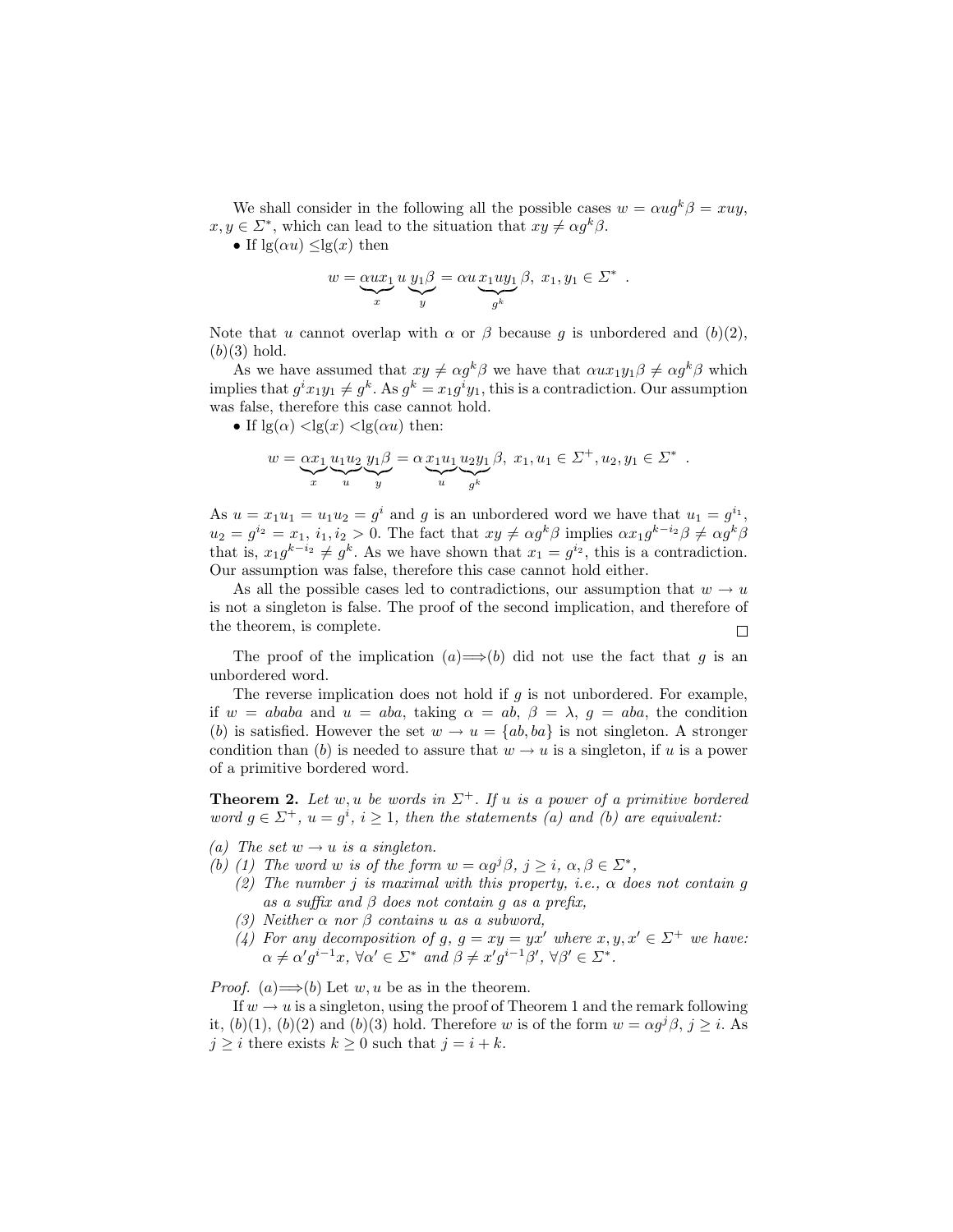Argue indirectly and assume that  $(b)(4)$  does not hold. This means that one of the following cases holds:

•  $\alpha = \alpha' g^{i-1} x$  where  $\alpha' \in \Sigma^*$ ,  $x \in \Sigma^+$  and there exists  $y, x' \in \Sigma^+$  such that  $g = xy = yx',$ 

•  $\beta = x'g^{i-1}\beta'$  where  $\beta' \in \Sigma^*$ ,  $x' \in \Sigma^+$  and there exist  $y, x \in \Sigma^+$  such that  $g = xy = yx'.$ 

We shall consider the first case, the other one being symmetric. The word  $w$ can be written as:

$$
w = \alpha' g^{i-1} x g^{i+k} \beta = \alpha' g^{i-1} x (yx')^{i+k} \beta = \alpha' \underbrace{g^{i-1} xy}_{g^i = u} x' g^{i+k-1} \beta.
$$

As  $w \to u$  is a singleton the words  $\alpha' x' g^{i+k-1} \beta$  and  $\alpha' g^{i-1} x g^k \beta$  are equal. This equality leads to the following chain of implications:

$$
x'g^{i+k-1} = g^{i-1}xg^k \Longrightarrow x'g^{i-1} = g^{i-1}x \Longrightarrow
$$
  

$$
x' yx' \dots yx' = xy \dots xyx
$$
 and, as  $lg(x') = lg(x), \Longrightarrow$   

$$
x = x' \Longrightarrow g = xy = yx
$$

According to Lemma 2, the last equality implies that either x or y equals  $\lambda$ . This contradicts our assumption that  $x, y \in \Sigma^+$ .

All the possible cases led to contradiction and therefore our assumption that  $(b)(4)$  does not hold was false.

For the implication  $(b) \Longrightarrow(a)$ , let w, u be words in  $\Sigma^+$ , satisfying  $(b)$ . Therefore u and w are nonempty words,  $w = \alpha g^{j} \beta$ ,  $u = g^{i}$ ,  $j \geq i \geq 1$ ,  $(g \in \Sigma^{+})$ primitive and bordered) such that (b) holds. As  $j \geq i$  there exists  $k \geq 0$  such that  $j = i + k$ .

From  $(b)$  it follows that an arbitrary occurrence of u in w overlaps with neither  $\alpha$  nor  $\beta$ . Assume, for example, that u overlaps with  $\alpha$ . Then we have:

$$
w = \underbrace{\alpha_1 u_1}_{\alpha} \underbrace{u_2 u_3}_{u} g^k \beta, \alpha_1 \in \Sigma^*, u_1, u_2, u_3 \in \Sigma^+, u = u_1 u_2 = u_2 u_3.
$$

As  $u = u_1 u_2 = u_2 u_3$ , if any of  $u_i$ ,  $i = 1, 2, 3$  would be a power of g then  $u_1$  would equal  $u_3$ . This, in turn, would imply that  $\alpha$  contains g as a suffix – a contradiction with  $(b)(2)$ . Therefore we can assume that none of  $u_i$ ,  $i = 1, 2, 3$  is a power of  $g$  and we have:

$$
u = gqg1 g2gp = g2gp u3, q + p + 1 = i, g1, g2 \in \Sigma+, g = g1g2.
$$

If  $p > 0$  and  $q = 0$  then the preceding equality implies:

$$
u = g_1 g_2 (g_1 g_2)^p = g_2 (g_1 g_2)^p u_3 ,
$$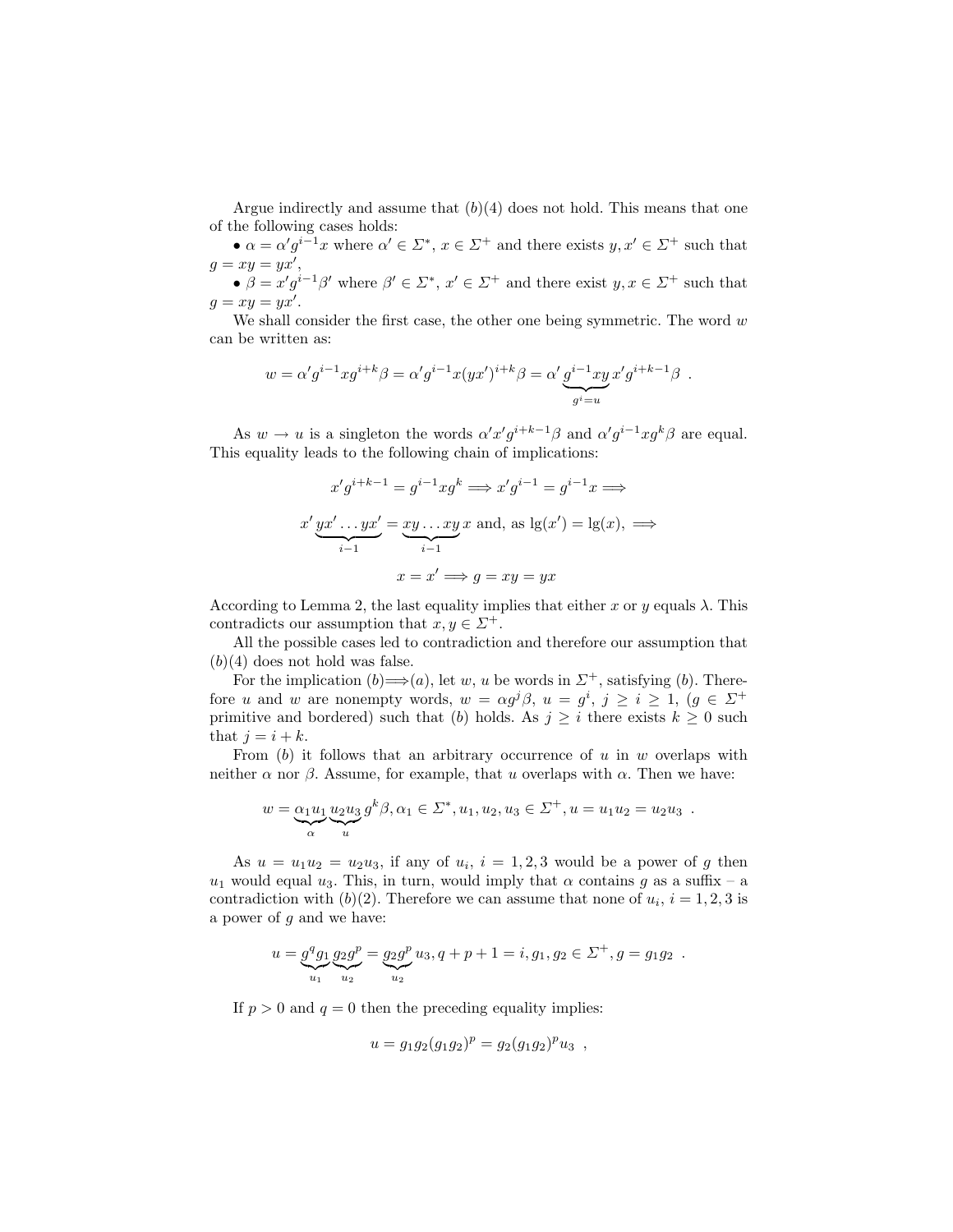and as  $\lg(g_1g_2) = \lg(g_2g_1)$  we conclude that  $g = g_1g_2 = g_2g_1$ . According to Lemma 2 this implies  $g_1 = \lambda$  or  $g_2 = \lambda$ - a contradiction with our assumption  $g_1, g_2 \in \Sigma^+$ .

If  $p > 0$  and  $q > 0$  then:

$$
u = \underbrace{g_1 g_2 \dots g_1 g_2}_{q \text{ times}} g_1 g_2 (g_1 g_2)^p = g_2 (g_1 g_2)^p u_3 ,
$$

which implies that  $g_1g_2 = g_2g_1$  and leads to the same contradiction.

If  $p = 0$  then  $g^q g_1$   $g_2 = g_2 u_3$ . As  $q = i - 1$  we obtain that  $\alpha = \alpha_1 g^{i-1} g_1$  $\sum_{u_1}$  $u_1$  $\sum_{u_2}$  $u_2$ 

where  $g = g_1 g_2 = g_2 u_3$ , and  $g_1, g_2, u_3 \in \Sigma^+$ , which contradicts  $(b)(4)$ .

As all cases led to contradictions, our assumption that an occurrence of  $u$  in w can overlap with  $\alpha$  was false. Similarly we can prove that no occurrence of u in w overlaps with  $\beta$ .

As u can overlap with neither  $\alpha$  nor  $\beta$ , an occurrence of u in w can appear only in the "g-part" of w. This means that an arbitrary occurrence of u in  $w$ can have only one of the following locations:

• 
$$
w = \alpha g^{k_1 - 1} g_1 \underbrace{g_2 g^{i-1} g_1}_{\cdot} g_2 g^{k_2} \beta, \ g_1, g_2 \in \Sigma^+, g_1 g_2 = g \ ,
$$

where  $k > 0$  and  $k_1 + k_2 = k$ . We have assumed here that  $k_1 > 0$  and  $k_2 \geq 0$ . The case when  $k_2 > 0$  and  $k_1 \geq 0$  is similar.

As  $u = g^i = (g_1g_2)^i = g_2(g_1g_2)^{i-1}g_1$  we deduce that  $g = g_1g_2 = g_2g_1$  which, together with Lemma 2, leads to a contradiction with our assumption that  $g_1$ ,  $g_2 \in \mathbb{Z}^+$ . We conclude that such a situation cannot occur.

• 
$$
w = \alpha g^{k_1} \underbrace{g^i}_{u} g^{k_2}, k \ge 0, k_1 + k_2 = k
$$
.

In this situation, the erasing of u from w produces the word  $\alpha g^k \beta$ , regardless of the values of  $k_1$  and  $k_2$ ,  $k_1 + k_2 = k$ .

We conclude that the only possible occurrence of u in w yields  $w \rightarrow u =$  $\{\alpha g^k \beta\}$ . Therefore  $w \to u$  is a singleton, that is, (a) holds. This completes the proof of the second implication, and therefore of the theorem.  $\Box$ 

The following theorem gives a necessary and sufficient condition under which the result of the insertion between two words is a singleton set.

**Theorem 3.** Let u, w be words in  $\Sigma^*$ . The set  $w \leftarrow u$  is a singleton iff one of the following cases holds:

(i) The words w, u have the forms  $w = a^p$ ,  $u = a^i$ ,  $a \in \Sigma$ ,  $p, i > 0$ ; (ii) Either u or w (or both) is equal with  $\lambda$ .

*Proof.* The "if"-part is obvious. For the "only if"-part let  $u, w$  be in  $\Sigma^+$  such that  $w \leftarrow u$  is a singleton. We will show that in this case (i) holds. The fact that  $w \leftarrow u$  is a singleton implies that for any decomposition of w as  $w = xy$ ,  $x, y \in \Sigma^*$  we have that  $xuy = uxy = xyu$ , all being elements of the set  $w \leftarrow u$ . From the equality  $xuy = uxy$  and using Lemma 1, we deduce that x and u are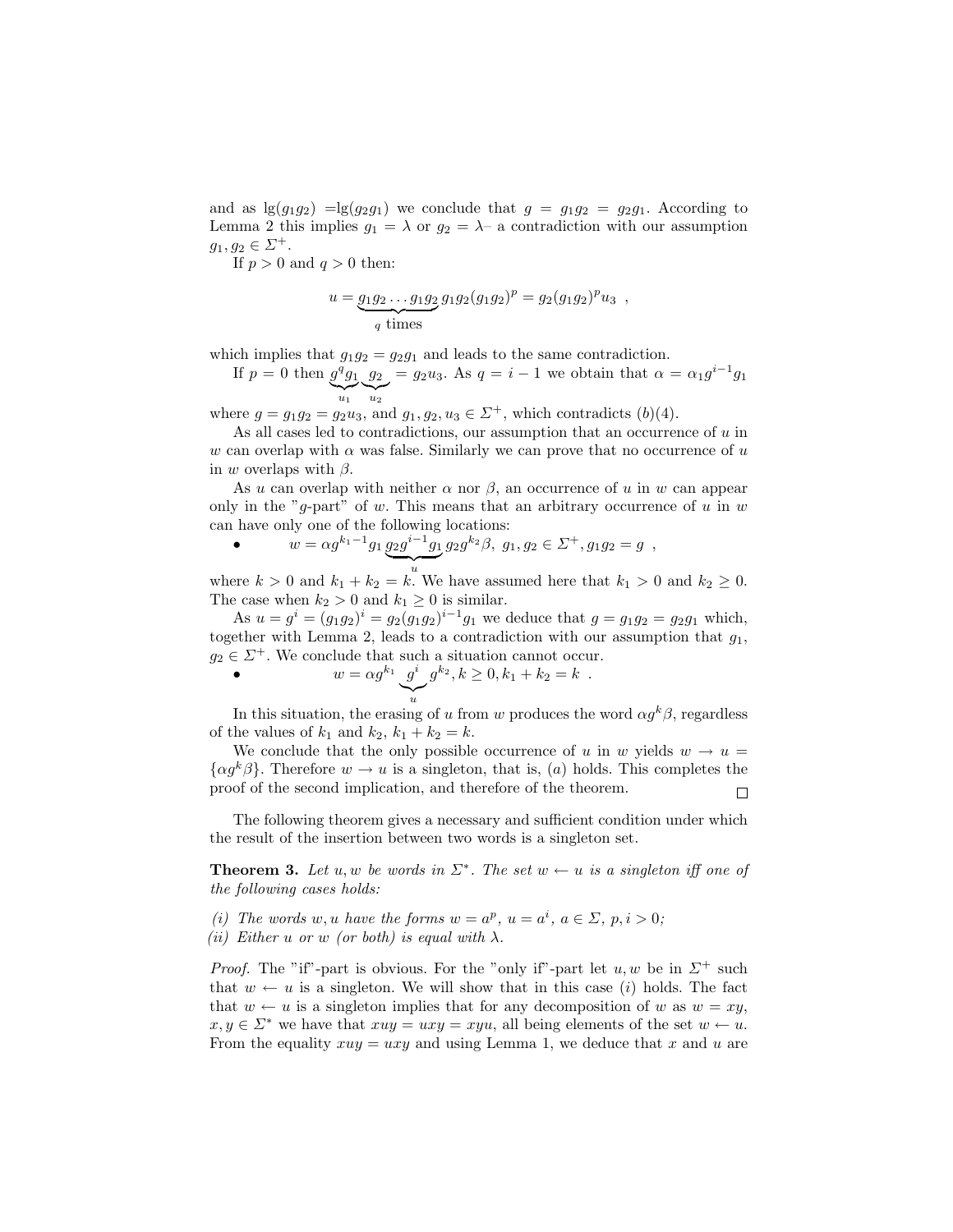powers of the same primitive word,  $x = g^j$ ,  $u = g^i$ ,  $g \in \Sigma^+$ ,  $j \geq 0$ ,  $i > 0$ . Analogously, from  $xuy = xyu$  we deduce that  $y = g^k$ ,  $k \geq 0$ , being a power of the same primitive word as  $u$ . As  $x, y$  were arbitrary words with the property  $xy = w$ , taking for example x the first letter of w we conclude that u is of the form  $u = a^i$ ,  $a \in \Sigma$ ,  $i > 0$  and w is of the form  $w = xy = a^{j+k}$ ,  $j \ge 0$ ,  $k \ge 0$ ,  $j + k > 0$ . Taking  $p = j + k$  the proof of the "only if"-part is complete.  $\Box$ 

# 4 Conditions for Reversibility

The catenation and the right and left quotient of words possess the property that given the result of the operation and one of the operands, the other operand can be recovered. Indeed, if  $x, y, z$  are words in  $\Sigma^*$  then  $xy = z$  iff  $x = z/y$  iff  $y = x \setminus z$ . The insertion and deletion of words do not have this property. In general, if  $x \leftarrow y = z$  then  $\{x\} \subseteq z \rightarrow y$  and if  $x \rightarrow y = z$  then  $\{x\} \subseteq z \leftarrow y$ , but the reverse inclusions do not hold. The following theorems will deal with circumstances under which, given the result of the insertion and the inserted word, the other operand can be obtained. The problem can be stated shortly : "When is  $(w \leftarrow u) \rightarrow u$  equal with  $\{w\}$  ?", where  $u, w \in \Sigma^*$ . Besides the fact that  $u$  is a power of a primitive bordered or unbordered word, the answer to this problem is influenced by whether or not  $u$  is a subword of  $w$ .

*Note.* If  $u = \lambda$  or  $w = \lambda$  then  $(w \leftarrow u) \rightarrow u = \{w\}$ . Therefore we will consider in the following only the case where  $u$  and  $w$  are nonempty words.

**Theorem 4.** Let u, w be two words in  $\Sigma^+$  such that u is not a subword of w. If u is a power of an unbordered word then  $(w \leftarrow u) \rightarrow u = \{w\}.$ 

*Proof.* Let u, w be as in the theorem, such that  $u = g^i$ ,  $g \in \Sigma^+$ ,  $i \ge 1$ , and g is an unbordered word. Let xuy be an arbitrary word in  $(w \leftarrow u)$ , where  $x, y \in \Sigma^*$ ,  $w = xy$ .

If the only occurrence of u in xuy is the one inserted, then  $xuy \rightarrow u = xy =$  $\{w\}.$ 

Else, the second occurrence of  $u$  must overlap the first, as we have assumed that  $u$  is not a subword of  $w$ . Moreover, because  $u$  is a power of an unbordered word  $g$ , they must overlap on powers of  $g$ . Under these circumstances, the erasing of the second ocurrence of u from  $xuy$  produces also w.

In all the possible cases the erasing of an occurrence of  $u$  from an arbitrary word of  $(w \leftarrow u)$  produced w, and therefore we can conclude that  $(w \leftarrow u) \rightarrow$  $u = \{w\}.$  $\Box$ 

The reverse implication does not hold. For example, taking  $w = cd$ ,  $u = aba$ , we have that u is not a subword of w and that  $(w \leftarrow u) \rightarrow u = \{w\}$  but u is not a power of an unbordered word.

**Theorem 5.** Let u, w be words in  $\Sigma^+$  such that u is not a subword of w. If u is a power of a primitive bordered word  $g \in \Sigma^{+}$ ,  $u = g^{i}$ ,  $i \geq 1$  then the following statements are equivalent: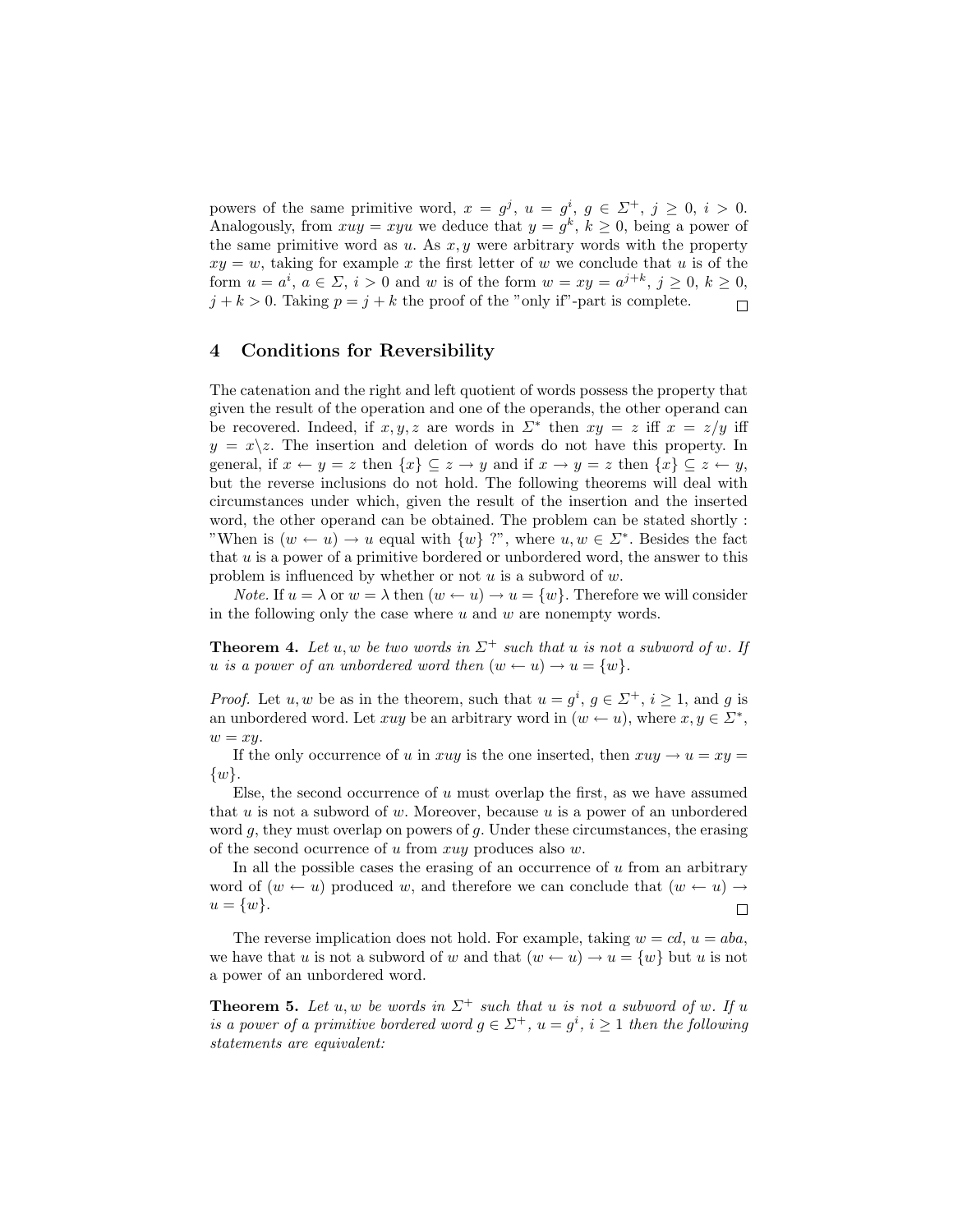- (i) The set  $(w \leftarrow u) \rightarrow u$  is a singleton, namely  $\{w\}$ .
- (ii) For any decomposition of g,  $g = xy = yx'$ ,  $x, y, x' \in \Sigma^{+}$ , the word w contains neither  $g^{i-1}x$  nor  $x'g^{i-1}$  as a subword.

*Proof.* We will prove first that  $\neg(ii) \Longrightarrow \neg(i)$ . Let u, w be as in the theorem such that (ii) does not hold. There exists a decomposition of  $g, g = xy = yx'$  where  $x, y, x' \in \Sigma^+$  such that  $w = \alpha g^{i-1}x\beta, \ \alpha, \beta \in \Sigma^*$ . The case where w is of the form  $w = \alpha x' g^{i-1} \beta$  is symmetric. The word

$$
\alpha g^{i-1} x g^i \beta = \alpha \underbrace{g^{i-1} x y}_{u} x'(yx')^{i-1} \beta
$$

belongs to  $w \leftarrow u$  and therefore both words  $\alpha g^{i-1}x\beta$  and  $\alpha x'g^{i-1}\beta$  are in the set  $(w \leftarrow u) \rightarrow u$ .

If we assume that  $(w \leftarrow u) \rightarrow u$  is a singleton, we obtain  $g^{i-1}x = x'g^{i-1}$ which implies

$$
\underbrace{xyxy\ldots xy}_{(i-1) \text{ times}}x = x' \underbrace{yx'\ldots yx'}_{(i-1) \text{ times}}.
$$

The last equality shows that  $x = x'$ , which implies  $g = xy = yx$ . According to Lemma 2 either x or y equals  $\lambda$ , which contradicts our assumption  $x, y \in \Sigma^{+}$ . Consequently, we conclude that  $(w \leftarrow u) \rightarrow u$  is not a singleton.

For  $(ii) \implies (i)$ , let w, u be words as in the theorem such that  $(ii)$  holds. Assume that  $(w \leftarrow u) \rightarrow u$  is not a singleton. This means that there exist a word  $\alpha \in (w \leftarrow u)$  and two occurrences of u in  $\alpha$ , which produce different words after being erased. As  $u$  is not a subword of  $w$ , these two occurrences of  $u$  must overlap:

$$
\alpha = xuy = euf = \underbrace{eu_1}_{x} \underbrace{u_2 u_3}_{u} y = e \underbrace{u_1 u_2}_{u} \underbrace{u_3 y}_{f} \in (w \leftarrow u) ,
$$

where  $x, y, e, f \in \Sigma^*$ ,  $u_1, u_2, u_3 \in \Sigma^+$  and  $w = xy$ ,  $xy \neq ef$ . The words  $xy =$ eu<sub>1</sub>y,  $ef = e u_3y$  are not equal and therefore  $u_1 \neq u_3$ .

If any of  $u_i$ ,  $i = 1, 2, 3$ , is a power of g, as  $u = u_1u_2 = u_2u_3$ , we obtain  $u_1 = u_3$  – a contradiction. We will assume therefore that none of  $u_i$ ,  $i = 1, 2, 3$ , is a power of  $q$ . This implies:

$$
g^{k}g_{1}g_{2}g^{p} = g_{2}g^{p}u_{3}, g_{1}, g_{2} \in \Sigma^{+}, p+k+1 = i.
$$

If  $p > 0$  we obtain that  $q_1 q_2 = q_2 q_1$  which, together with Lemma 2, implies  $g_1 = \lambda$  or  $g_2 = \lambda$ . This contradicts the fact that  $g_1, g_2 \in \Sigma^+$ .

If  $p = 0$  then:

$$
g^k g_1 g_2 = g_2 u_3 = u ,
$$

and, as  $w = xy = eu_1y = eg^k g_1y$  and  $k = i - 1$ , this implies that w contains a subword of the form  $g^{i-1}g_1$  with  $g = g_1g_2 = g_2u_4, g_1, g_2, u_4 \in \Sigma^+$ . We have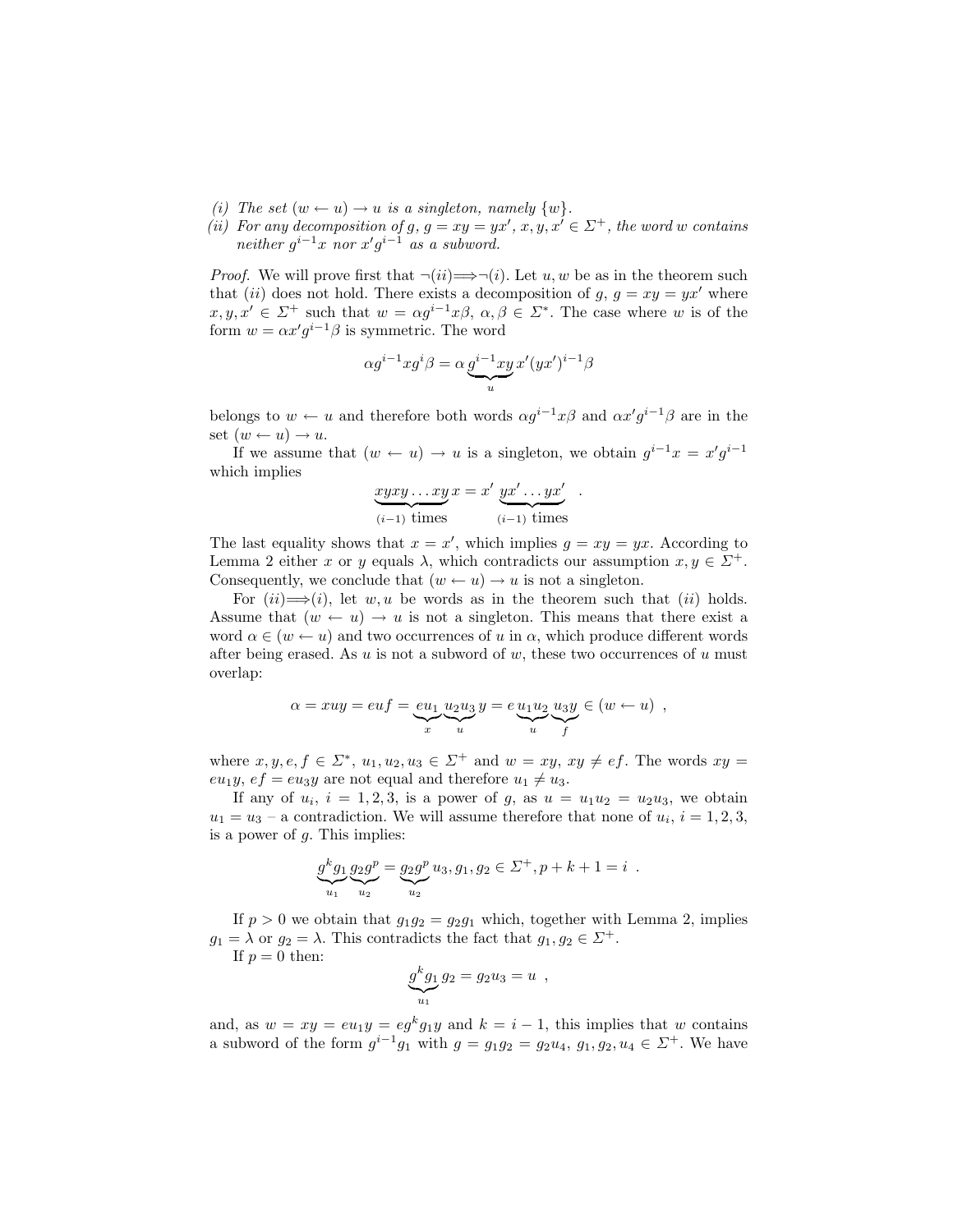arrived at a contradiction with  $(ii)$ . All cases led to contradictions and therefore our assumption that  $(w \leftarrow u) \rightarrow u$  is not a singleton was false.

The proof of the second implication and consequently, of the theorem, is now complete.  $\Box$ 

**Theorem 6.** Let u, w be words in  $\Sigma^+$ , u a proper subword of w. Then  $(w \leftarrow$  $u) \to u = \{w\}$  iff  $w = a^p$ ,  $u = a^i$ ,  $a \in \Sigma$ ,  $p > i > 0$ .

*Proof.* The implication "  $\Leftarrow$  " is obvious. In order to show the reverse implication, let u, w be words in  $\Sigma^+$  where u a is subword of w (not necessarily proper) and  $(w \leftarrow u) \rightarrow u = \{w\}$ . The word w can be expressed as  $w = xuy, x, y \in \Sigma^*$ ,  $u \in \Sigma^{+}$ . This implies that both words  $u(xuy)$  and  $(xuy)u$  belong to  $w \leftarrow u$  and therefore:

$$
xuy, uxy, xyu \in (w \leftarrow u) \rightarrow u = \{w\} .
$$

From the equality  $xuy = uxy$  we deduce  $xu = ux$ . According to Lemma 1, x and u are powers of the same primitive word,  $u = g^i$ ,  $x = g^k$ ,  $g \in \Sigma^+$ ,  $k \geq 0$ ,  $i \geq 1$ .

From the equality  $xuy = xyu$  we deduce  $uy = yu$ . According to Lemma 1, y and u are powers of the same primitive word g that is,  $y = g^j$ ,  $j \ge 0$ .

The primitive word  $g$  is unbordered. Indeed, assume that  $g$  is bordered. Then, according to Lemma 3, g can be written as  $g = \gamma v \gamma$ ,  $\gamma, v \in \Sigma^{+}$ . As  $u = (\gamma v \gamma)^{i}$ and  $w = (\gamma v \gamma)^{k+i+j}$  we deduce that both words:

$$
(\gamma v\gamma)^{k+2i+j}
$$
, and  $\gamma(\gamma v\gamma)^i v\gamma(\gamma v\gamma)^{k+i+j-1} = \gamma(\gamma v\gamma)^{i-1}\gamma v(\gamma v\gamma)^i(\gamma v\gamma)^{k+j}$ ,

are in the set  $w \leftarrow u$  (the first word was obtained by catenating w and u and the second by inserting u after the first occurrence of  $\gamma$ .) This implies that both words:

$$
(\gamma v \gamma)^{k+i+j}
$$
 and  $\gamma (\gamma v \gamma)^{i-1} \gamma v (\gamma v \gamma)^{k+j}$ 

,

belong to  $(w \leftarrow u) \rightarrow u$ , which is a singleton. The equality of the above mentioned words implies the equality of their prefixes  $\gamma v \gamma = \gamma \gamma v$  which further implies  $v\gamma = \gamma v$ . According to Lemma 1,  $\gamma$  and v are powers of the same primitive word,  $\gamma = \delta^r$ ,  $v = \delta^{r'}$ ,  $\delta \in \Sigma^+$ ,  $r, r' > 0$ . We can rewrite g now as  $g = \gamma v \gamma =$  $\delta^{2r+r'}$ ,  $2r+r' > 2$ , which contradicts the fact that g is primitive. Our assumption was false, therefore  $q$  is an unbordered word.

Taking  $p = i + j + k$  we have therefore proved that if u is a subword of w (proper or not) and  $(w \leftarrow u) \rightarrow u = \{w\}$  then  $u = g^i$ ,  $w = g^p$ ,  $g \in \Sigma^+$ ,  $p \geq i > 0$ , where g is an unbordered word.

Assume now that  $u \neq \lambda$  is a proper subword of w and denote  $k' = j + k$ ,  $k' > 0$ . Argue indirectly and assume that g contains at least two different letters,  $g = a\alpha b\beta, a, b \in \Sigma, a \neq b, \alpha, \beta \in \Sigma^*$ . Then both words:

$$
(a\alpha b\beta)^{2i+k'}
$$
 and  $a\alpha(a\alpha b\beta)^i b\beta(a\alpha b\beta)^{i+k'-1}$ ,

are in the set  $w \leftarrow u$  which implies that both:

$$
(a\alpha b\beta)^{i+k'}
$$
 and  $a\alpha(a\alpha b\beta)^{i}b\beta(a\alpha b\beta)^{k'-1}$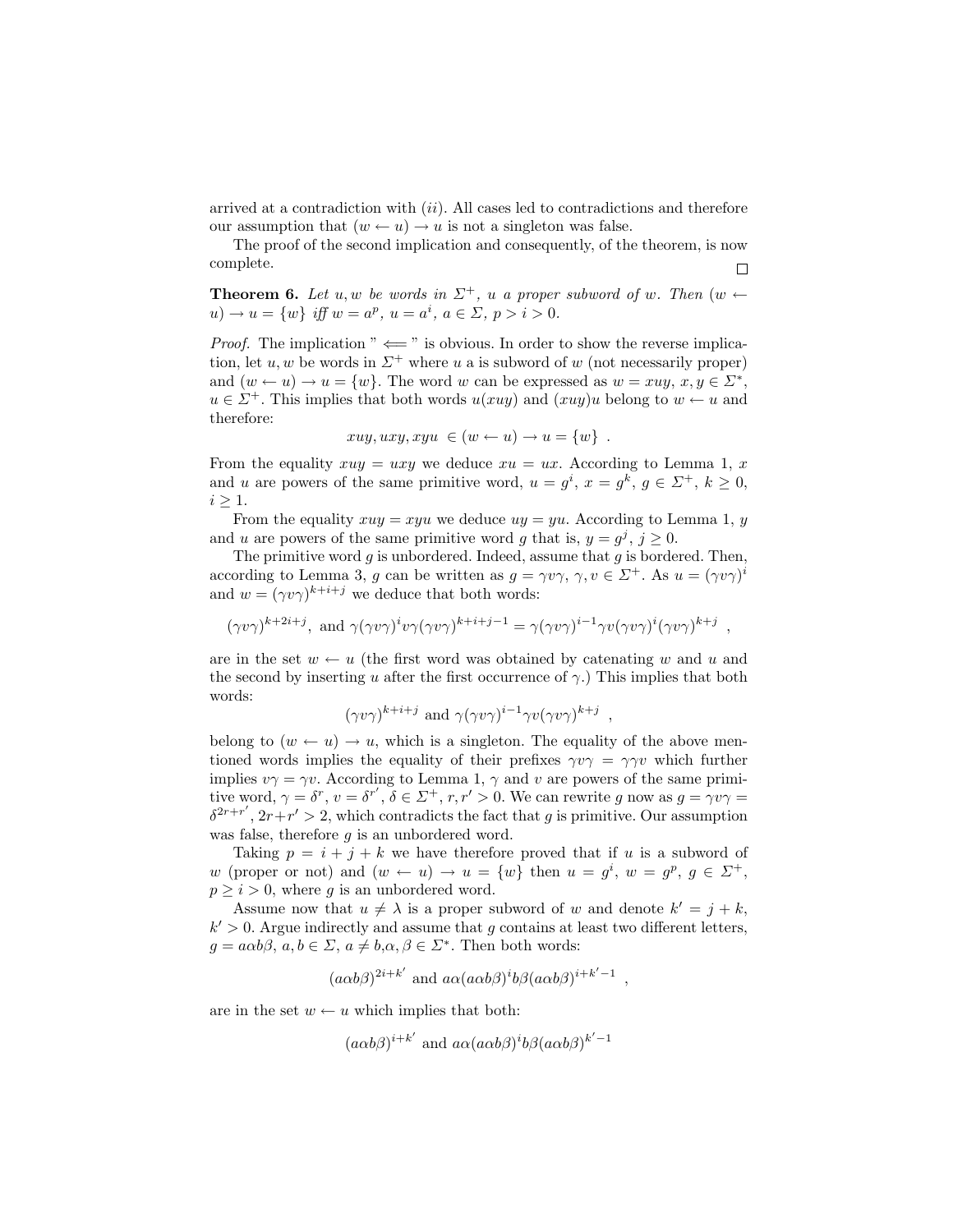belong to  $(w \leftarrow u) \rightarrow u$ . Indeed, as  $k' \geq 1$  we have another occurrence of u in  $w \leftarrow u$  than the one inserted, namely the prefix of length  $\lg(u)$  of  $(a\alpha b\beta)^{i+k'-1}$ . As  $(w \leftarrow u) \rightarrow u$  is a singleton, the two words belonging to it are equal that is,

$$
a\alpha b\beta (a\alpha b\beta)^{i+k'-1} = a\alpha (a\alpha b\beta)^i b\beta (a\alpha b\beta)^{k'-1}
$$

We arrive at a contradiction as, after erasing the prefix  $a\alpha$ , the above equality implies  $a = b$  and we assumed that the letters a and b are distinct. Our assumption that  $g$  contains at least two different letters was false. As  $g$  is also primitive and unbordered we deduce that g is of the form  $g = a, a \in \Sigma$  and consequently,  $w = a^{i+k'}$ ,  $i \ge 1$ ,  $k' > 0$ .

Taking  $p = i + k'$ , the proof of the second implication is complete.

 $\Box$ 

.

**Theorem 7.** If u is a word in  $\Sigma^+$  then  $(u \leftarrow u) \rightarrow u = \{u\}$  iff u is a power of an unbordered word.

*Proof.* It has been shown in the proof of Theorem 6 that, if  $u, w \in \Sigma^+$  and u is a subword of w (proper or not) then  $(w \leftarrow u) \rightarrow u = \{w\}$  implies  $u = g^i$ ,  $w = g^p, p \ge i > 0$ , where  $g \in \Sigma^+$  is an unbordered word. Taking  $u = w$ , this proves the implication " $\Longrightarrow$ " of the theorem.

For the reverse implication let  $u \in \Sigma^+$  be a power of an unbordered word  $g \in \Sigma^+, u = g^i, i \geq 1.$ 

Assume that there exists  $w \in (u \leftarrow u) \rightarrow u$ ,  $w \neq u$ . Applying the operations in the reverse order, we deduce that  $u \in (w \leftarrow u) \rightarrow u$ . As  $w \neq u$ but  $\lg(w) = \lg(u)$ , u is not a subword of w. According to Theorem 4 we have  $(w \leftarrow u) \rightarrow u = \{w\}$ , which implies  $w = u$ . This contradicts our assumption that  $w \neq u$ . Consequently, we can conclude that the set  $(u \leftarrow u) \rightarrow u = \{u\},\$ and therefore the proof for the second implication is complete.  $\Box$ 

The last theorem of this section gives a necessary and sufficient condition under which the set  $(w \rightarrow u) \leftarrow u$  is a singleton.

**Theorem 8.** If u, w are words in  $\Sigma^*$  then  $(w \rightarrow u) \leftarrow u = \{w\}$  iff one of the next cases holds:

- (i) The word  $w$  is equal with  $u$ ;
- (*ii*) The word u equals  $\lambda$ ;

(iii) The words w, u are of the form  $w = a^p$ ,  $u = a^i$ ,  $a \in \Sigma$ ,  $p > i \ge 1$ .

*Proof.* The implication "  $\Leftarrow$  " is obvious. For the reverse implication, assume that  $w, u \in \Sigma^*$ , such that  $(w \to u) \leftarrow u = \{w\}$  and  $w \neq u, u \neq \lambda$ . We will show that in this case (iii) holds.

As u is a proper subword of w we can assume, without loss of generality, that it is a suffix of w, that is,  $w = a\alpha u, a \in \Sigma$ ,  $\alpha \in \Sigma^*$ . The word  $a\alpha$  is in the set  $w \to u$  therefore both aux and uax belong to  $(w \to u) \leftarrow u = \{w\}$ . The equality  $au\alpha = ua\alpha$  implies that  $u = a^i$ ,  $i > 0$ . The equality  $a\alpha u = au\alpha$  implies that  $w = a^p$ ,  $p > 1$ . As u is a proper subword of  $w, p > i \ge 1$ , and the proof of the second implication is complete. $\Box$